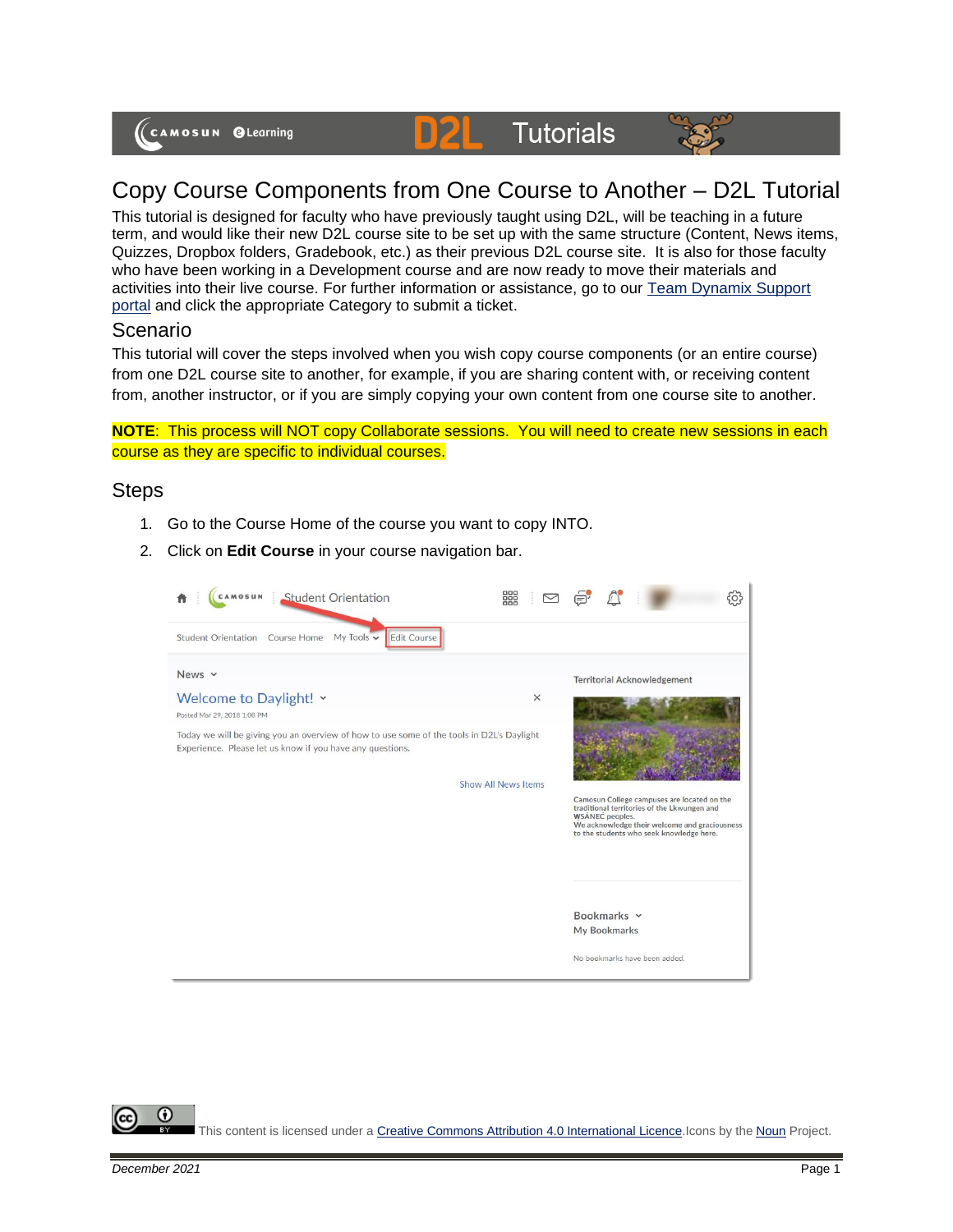

3. Click on **Import/Export/Copy Components**.

4. Click on the **Search for offering** button to find the course from which you wish to copy components.





This content is licensed under [a Creative Commons Attribution 4.0 International Licence.I](https://creativecommons.org/licenses/by/4.0/)cons by the [Noun](https://creativecommons.org/website-icons/) Project.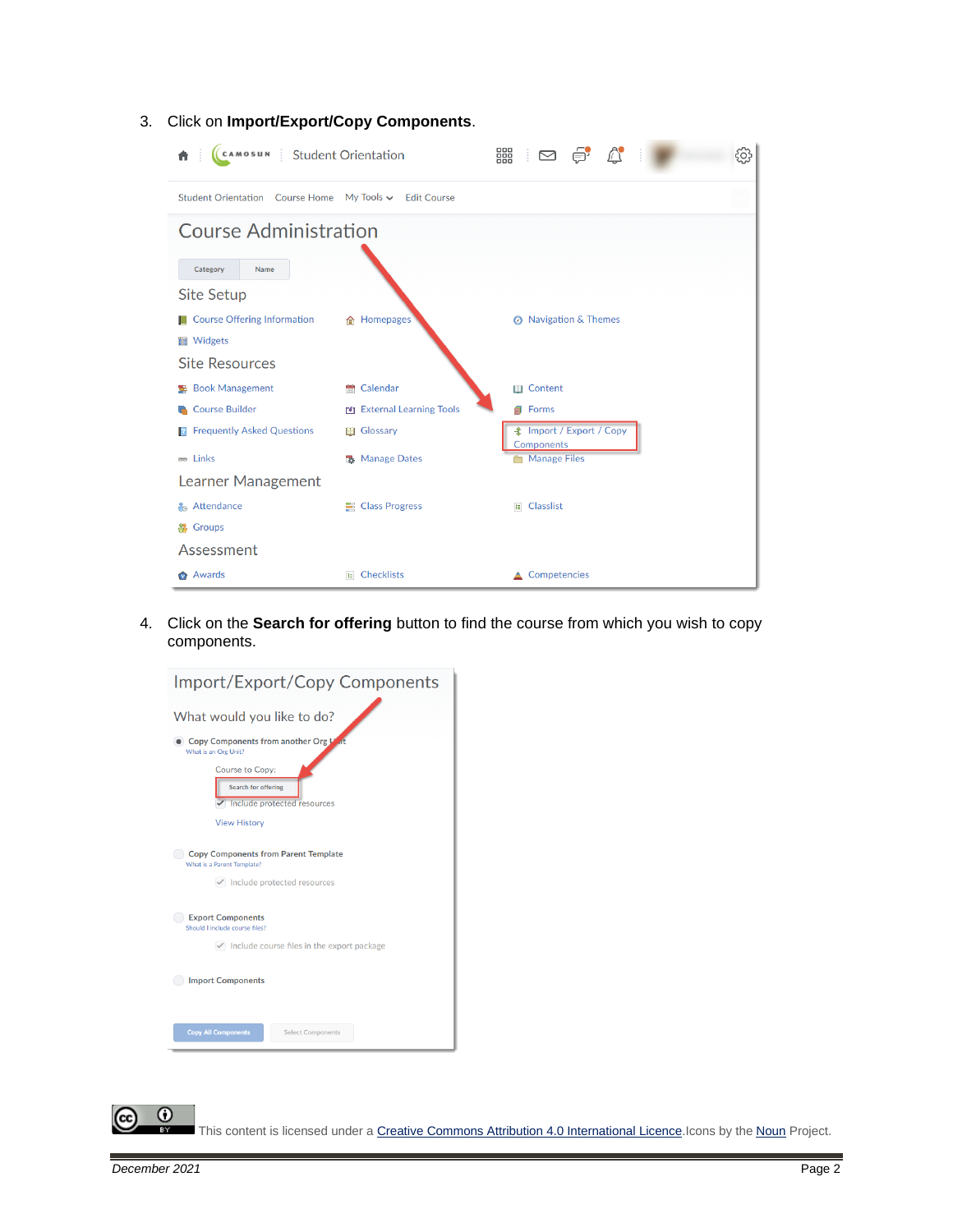5. In the **Select Course Offering** box that opens, search for the course you wish to copy FROM, then click on the radio button next to it. Click **Add Selected**.

| <b>Student Orientation</b> Course Home                                                                                                     | Select Course Offering - Google Chrome       |                           |                              | П               | $\times$ |      |
|--------------------------------------------------------------------------------------------------------------------------------------------|----------------------------------------------|---------------------------|------------------------------|-----------------|----------|------|
| a Secure https://camosuntest.desire2learn.com/d2l/common/popup/popup.d2l?ou=70609&queryString=ou<br>Import/Export/CCSelect Course Offering |                                              |                           |                              |                 |          | Help |
| What would you like to                                                                                                                     | <b>Show Search Options</b><br>ON-Demand<br>Ω |                           |                              |                 |          |      |
| 1 Search Result<br><b>Clear Search</b><br><b>Copy Components from another</b><br>What is an Org Unit?                                      |                                              |                           |                              |                 |          |      |
| <b>Course to Copy:</b><br>Search for offering                                                                                              | Offering Code ▲                              | <b>Offering Name</b>      | Department                   | Semester        |          |      |
| Include protected reso<br><b>View History</b>                                                                                              | <b>ON_DEMAND</b>                             | <b>On-Demand Training</b> | <b>Desire2Learn Training</b> | <b>Training</b> |          |      |
|                                                                                                                                            |                                              |                           | 20 per page                  | $\checkmark$    |          |      |
| <b>Copy Components from Parent T</b><br>What is a Parent Template?                                                                         |                                              |                           |                              |                 |          |      |
| $\checkmark$ Include protected reso                                                                                                        |                                              |                           |                              |                 |          |      |
| <b>Export Components</b><br>Should I include course files?                                                                                 | <b>Add Selected</b><br>Close                 |                           |                              |                 |          |      |
| $\vee$ Include course files in the export package                                                                                          |                                              |                           |                              |                 |          |      |

6. The pop-up box will close, and the title of the course you selected will appear under **Course to Copy:**. Now, to copy everything from your selected course, click **Copy All Components**. To copy only some of your selected course, click **Select Components**.



 $\odot$ This content is licensed under [a Creative Commons Attribution 4.0 International Licence.I](https://creativecommons.org/licenses/by/4.0/)cons by the [Noun](https://creativecommons.org/website-icons/) Project.